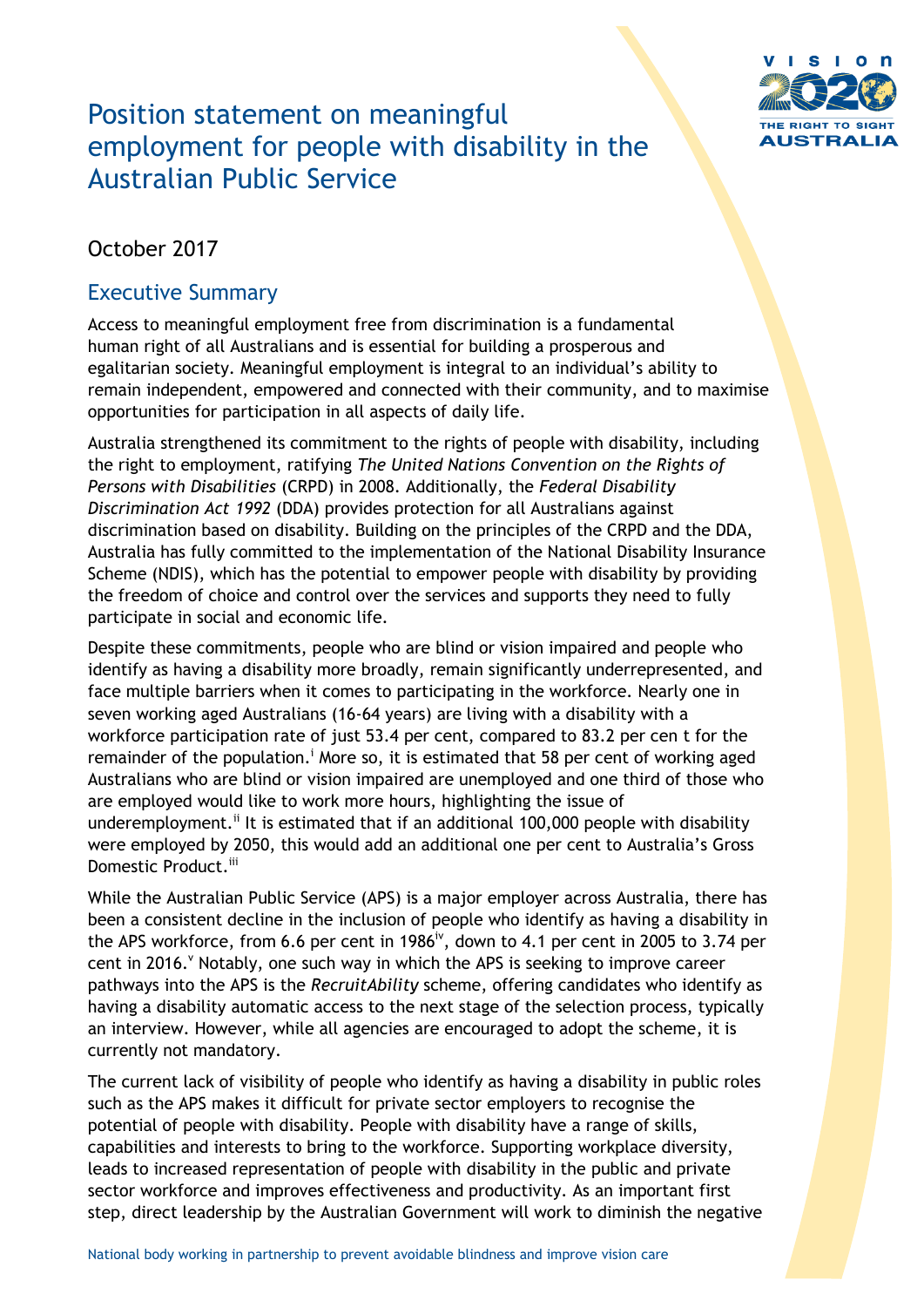assumptions and pervasive stereotypes surrounding people with disability that continue to contribute to discriminatory employment practices.

Vision 2020 Australia therefore considers it critical that the Australian Government address this issue and demonstrate their commitment to diversity by implementing the following package of measures:

- 1. Implement an overall target of seven per cent for people who identify as having a disability, including people who are blind or vision impaired, employed in the APS workforce to be achieved within five years (2018-2023).
- 2. Implement an APS disability internship initiative.
- 3. Ensure the *RecruitAbility* scheme is mandatory across all APS agencies and levels.
- 4. Ensure recruitment processes and information, communication and technology (ICT) policies facilitate accessibility for people with a disability.

## Vision 2020 Australia position

#### **1. Implement an overall target of seven per cent for people who identify as having a disability, including people who are blind or vision impaired, employed in the APS workforce to be achieved within five years (2018-2023)**

Setting specific measureable targets and establishing a plan to meet them is an effective way to improve disability inclusion in the workplace by improving accountability and transparency. Vision 2020 Australia recommends implementing an overall target of seven per cent for people who identify as having a disability, including people who are blind or vision impaired, employed in the APS workforce to be achieved within five years (2018-2023). Meeting this target will move the APS beyond where they were more than 30 years ago in 1986 at 6.6 per cent and will double APS inclusion efforts from 3.74 per cent of people who identify as having a disability employed in 2016.

In order to meet this target within a five-year timeframe:

- a. It will be essential for APS annual recruitment strategies to include a progressive percentage target of people who identify as having a disability.
- b. The target should be applied in a meaningful way with a true commitment to workplace participation by people who identify as having a disability, across all APS departments and across all levels, including the Executive Level and Senior Executive Service classification level.
- c. The target should stimulate career pathways for young people with a strong emphasis on recruitment at the Trainee, Graduate, APS 1 and APS 2 classification levels.

## **2. Implement an APS disability internship initiative**

Existing schemes such as work-for-the-dole programs and proposed policy commitments such as Youth Jobs PaTH require individuals to take part in employment that may not be relevant to their individual goals and aspirations and therefore will be unlikely to have a long-term impact on their employment outcomes. As such, it is essential that an APS disability initiative for young people takes a holistic approach in order to meet a person's individual goals and career objectives.

Position statement on meaningful emploment for people with disablity in the APS 2 The purpose of the disability internship is twofold; not only will the initiative promote job readiness for people who identify as having a disability and stimulate career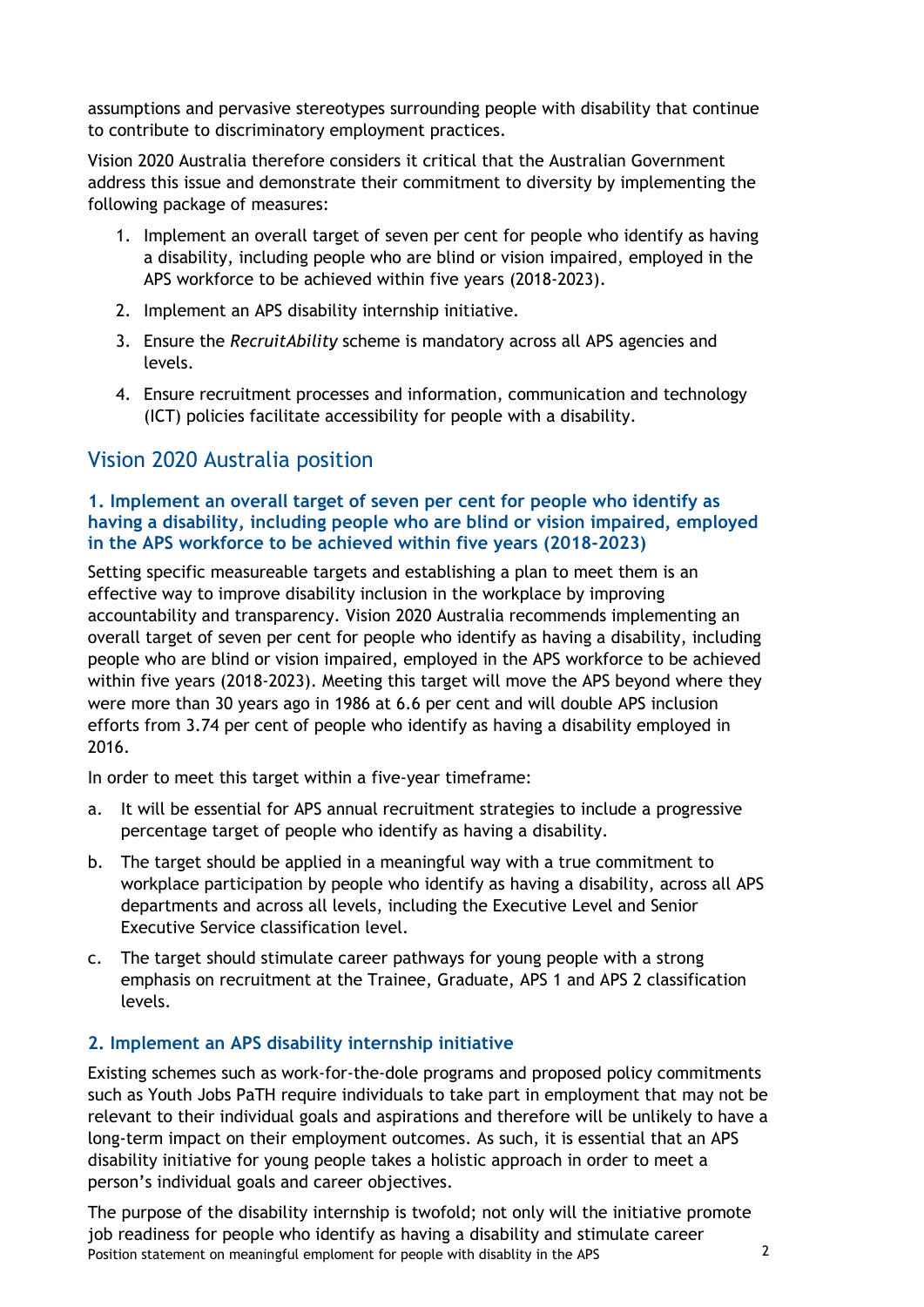pathways into the APS workforce, but it will simultaneously increase visibility with the view to diminish negative attitudes and misconceptions surrounding people who identify as having a disability.

It is anticipated that individuals participating in the APS disability internship initiative will be aged between 16 and 25 years, with an expectation to complete a minimum of 15 to 25 hours per week, over the course of a minimum of three months, or as negotiated with their employer.

At an operational level, the APS disability internship initiative must:

- a. implement flexible working arrangements and reasonable adjustments to meet the individual needs of interns;
- b. design placements which are tailored to the specific goals and aspirations of the individual;
- c. not affect any government payments, allowances or concessions;
- d. reimburse interns for costs associated with travel;
- e. be applied across all APS departments, with a minimum requirement of 50 internship placements in year one, with the intent to double intake each year with the aim of 200 placements by the end of year three.

### **3. Ensure the** *RecruitAbility* **scheme is universally applicable**

Ensuring the *RecruitAbility* scheme is mandatory across all APS agencies and all level vacancies, rather than operating on an opt-in basis, will better support people who identify as having a disability in the APS selection processes, while ensuring that merit remains the foundation for employment and promotion. In the long term, a universally applicable *RecruitAbility* scheme will work to facilitate cultural change during the recruitment process, contributing to a workforce that is diverse and skilled.

#### **4. Information, communication and technology (ICT) procurement and recruitment**

In September 2016, the Australian Government announced their intention to adopt an Australian Standard on ICT accessibility, to support access to ICT for people who identify as having a disability. While this presents a promising opportunity for creating inclusive work environments, current recruitment processes are often a significant barrier to employment for people who are blind or vision impaired, and people with disability more broadly. As such, it is essential all recruitment processes are viewed through the lens of accessibility to ensure the entire application, interview and contracting process is accessible.

To ensure that recruitment processes are accessible for people with disability, it is essential the APS conduct a review of their recruitment processes and agencies, and identify the necessary steps to become fully compliant. It is also important that unconscious bias training be undertaken by recruiters.

In relation to ICT procurement policies, the APS must lead by example to explore opportunities to improve ICT procurement guidelines that support workplace diversity, by:

- a. conducting an immediate review of ICT Procurement Guidelines;
- b. appointing a director for ICT procurement to oversee a strategic review process and to ensure accessible ICT systems form part of action plans;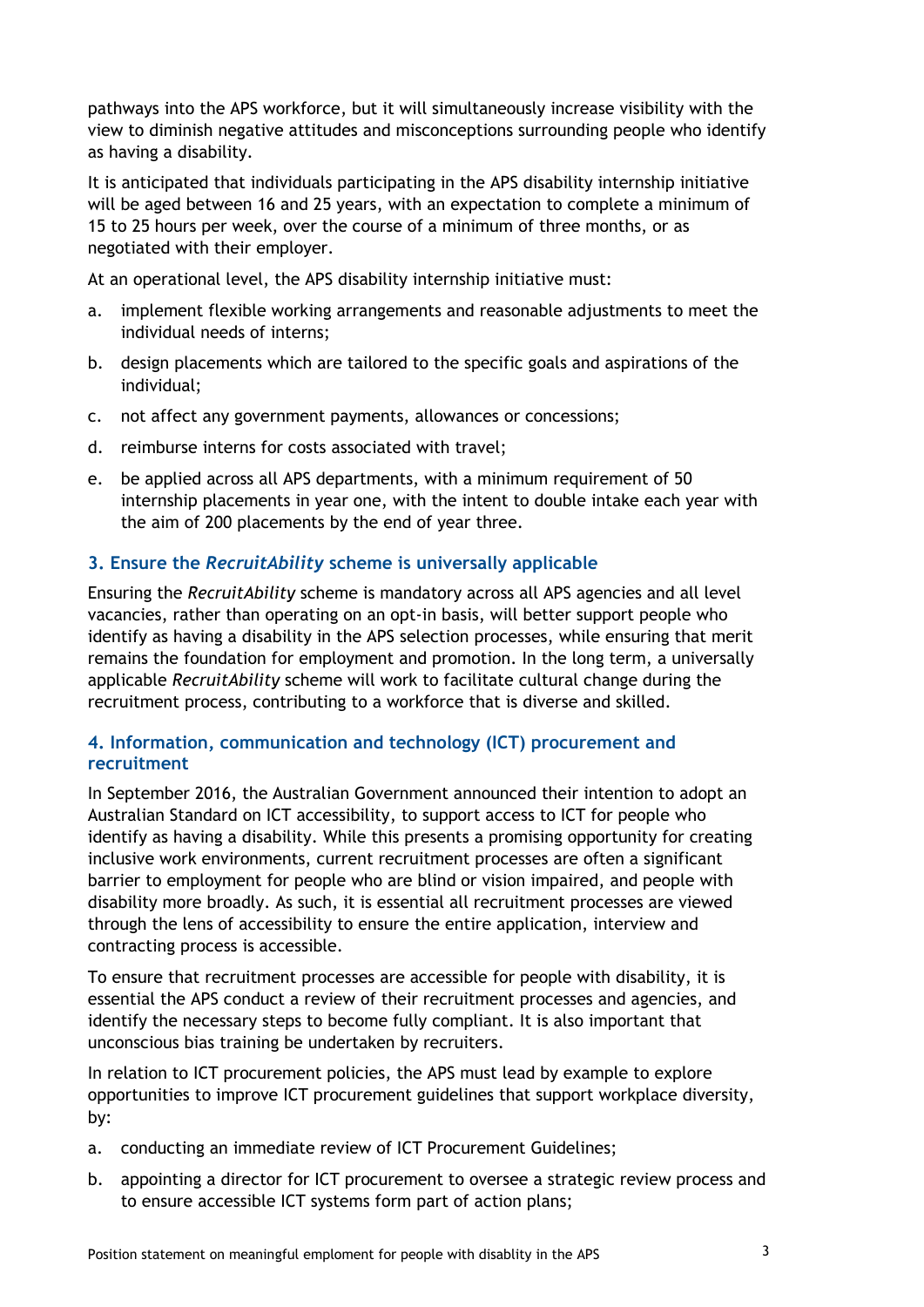- c. including accessibility and disability procurement standards in all government tendering guidelines and ensuring government contractors also meet minimum requirements especially with respect to ICT procurement policies; and
- d. Mandatory reporting on disaggregated data.

While the APS reports annually on the number of employees who identify as having a disability, this information is not disaggregated, and therefore cannot be used to extract meaningful information. To this end, Vision 2020 Australia recommends that the APS employ mandatory reporting to capture and monitor data on the number of people who identify as having a disability employed in the APS, disaggregated according to level of employment and primary disability, with a specific category for blindness and vision impairment. This data should be transparent and presented to the Australian Parliament on an annual basis to ensure accountability towards a target of seven per cent over five years (2018-2023).

## Policy context

In 2012, Vision Australia<sup>vi</sup> found that 58 per cent of their clients of working age who were blind or had low vision were unemployed not by their choice. Vision Australia compared this with the wider Australian population, noting 14 per cent were unemployed not by choice. Vii Based on these figures, people who are blind or have low vision were four times more likely to be unemployed.

Research currently underway is expected to be broadly consistent with the 2012 findings.<sup>viii</sup>

Additionally, one in four people who are blind or vision impaired report experiencing some level of discrimination in relation to their employment.<sup>ix</sup> In 2016, the Australian Human Rights Commission received 3,529 enquiries about disability discrimination broadly, and 35 per cent of these related to employment. In addition, they received 742 complaints of disability discrimination, and 41 per cent related to employment.<sup>x</sup> Discrimination in employment remains a significant barrier for people with disability participating in the workforce.

Australia is committed to the full and equal enjoyment of all human rights for people with disability, including access to rewarding and dignified employment. The CRPD considers a universal access approach to all aspects of civil, political, social, economic and cultural life, and promotes equity and fairness for all people with disability. Article 27 of the CRPD Work and Employment, requires that 'States Parties recognise the right of persons with disabilities to work, on an equal basis with others.<sup>'xi</sup> Australia ratified the CRPD in 2008 and is therefore committed to promoting and protecting the articles contained within it.

Additionally, the domestic legal framework in Australia includes the DDA and Fair Work Act which prohibit employment discrimination on the basis of disability. Section 15 of the DDA makes specific provision that it is 'unlawful for an employer or a person acting or purporting to act on behalf of an employer to discriminate against a person on the ground of the other person's disability.<sup>xii</sup>' Embedded within the principles and values of the CPRD, the NDIS is set to be one of the most significant reforms in disability policy in Australia's history. While the NDIS does not provide specific funding for employment support for people with disability, it does provide a range of services and supports that have the potential to empower and enhance the capacity of people with disability to achieve their career aspirations. A recent analysis of the potential scale of NDIS economic benefits suggests that when fully implemented the NDIS will lead to between 25,000 and 40,000 new jobs for persons with disability. $x^{xiii}$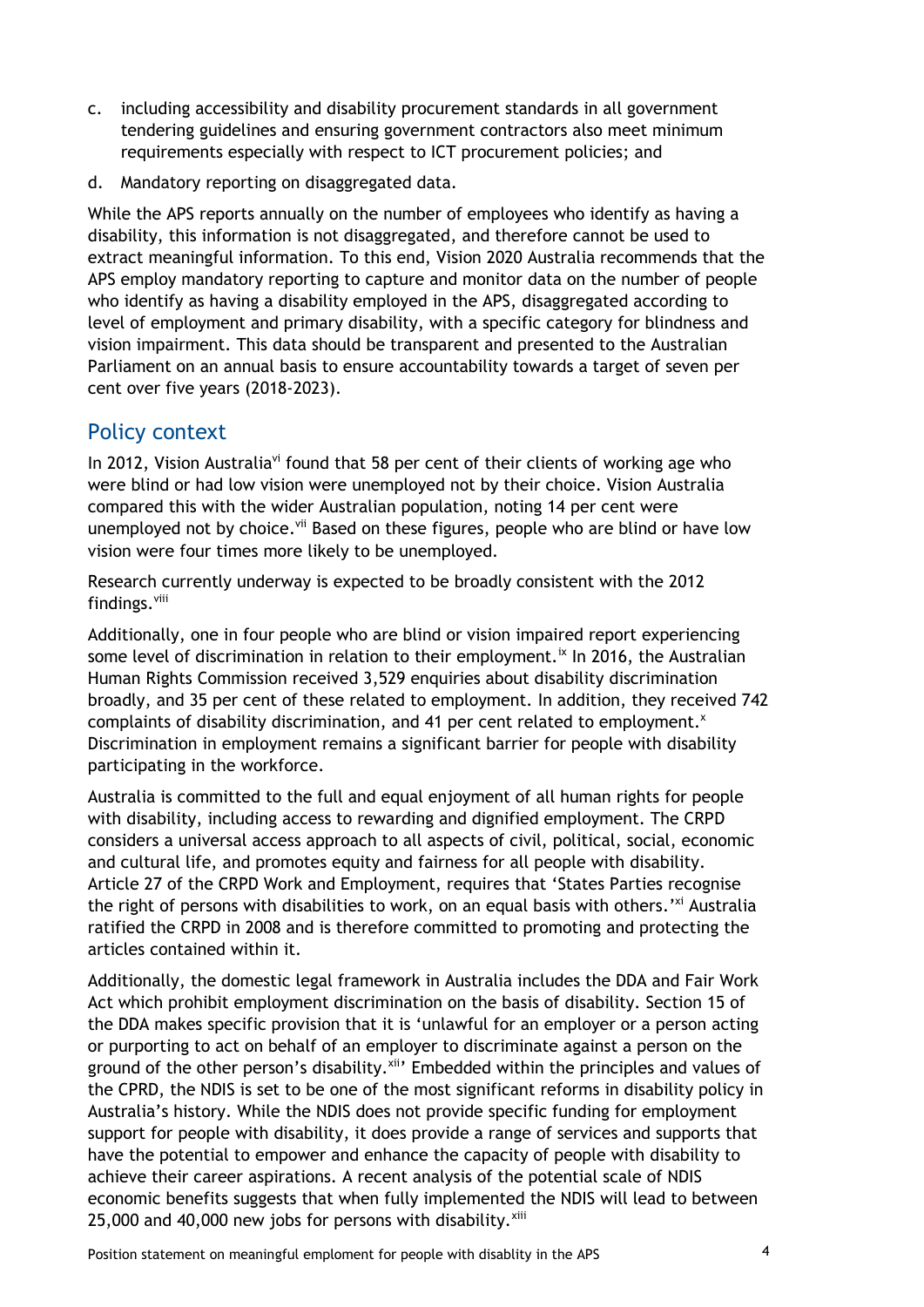While the APS has taken steps to improve the inclusion of people with disability, through implementation of the *As One: Making it Happen APS Disability Employment Strategy 2016–19,* there is still much work to be done*.* According to recent estimates, the majority of APS employees who identify as having a disability are clustered at midlevel classification level APS 4 and APS 6 at 26.2 per cent and 21 per cent respectively.<sup>xiv</sup> The average age of APS employees who identify as having a disability is 47.2 years, compared to 43.4 years for the remainder of the APS workforce.<sup>xv</sup>

Evidence suggests that people who are employed by the APS and identify as having a disability are of mature age, with significant skills and valuable years of work experience. Comparatively, the proportion of employees with disability is considerably less at the Trainee, Graduate and APS 1 and APS 2 level classifications.

This demonstrates that there are inadequate career pathways for young people who identify as having a disability entering into the APS workforce. Additionally, the proportion of people who identify as having a disability steadily declines at the Executive Level and Senior Executive Service level classifications, indicating insufficient access to opportunities for promotion, training and professional development.

Recruitment practices can act as a significant barrier to employment for people who are blind or vision impaired and people with disability more broadly. As such, it is integral that the concept of 'reasonable adjustment' in inclusion planning is extended to ensure recruiting departments are actively encouraged to provide support to candidates with a disability. Additionally, while people who are blind or vision impaired may require adaptive technology to assist them with performing work functions, ICT procurement policies can act as a barrier to workforce participation for people with disability. However, many programs subsidise the aids and equipment required to continue performing productively in the work place.

## Vision 2020 Australia

Established in October 2000, Vision 2020 Australia is part of *VISION 2020: The Right to Sight*, a global initiative of the World Health Organization and the International Agency for the Prevention of Blindness. Vision 2020 Australia is the peak body for the eye health and vision care sector, representing around 50 member organisations involved in: local and global eye care; health promotion; low vision support; vision rehabilitation; eye research; professional assistance and community support.

#### **The Vision 2020 Australia Independence and Participation Committee**

Vision 2020 Australia's Independence and Participation Committee (the Committee) brings together a diverse group of members providing services and supports to people who are blind or vision impaired across Australia; enabling an unique platform for stakeholders to collaborate, foster consensus and develop a shared understanding on matters of significance affecting member organisations and consumers. Through drawing on the knowledge, experience, and resources of the Committee's broad and inclusive membership, the Committee is central to supporting one of Vision 2020 Australia's key roles as an effective conduit to government, offering a unified and consistent voice.